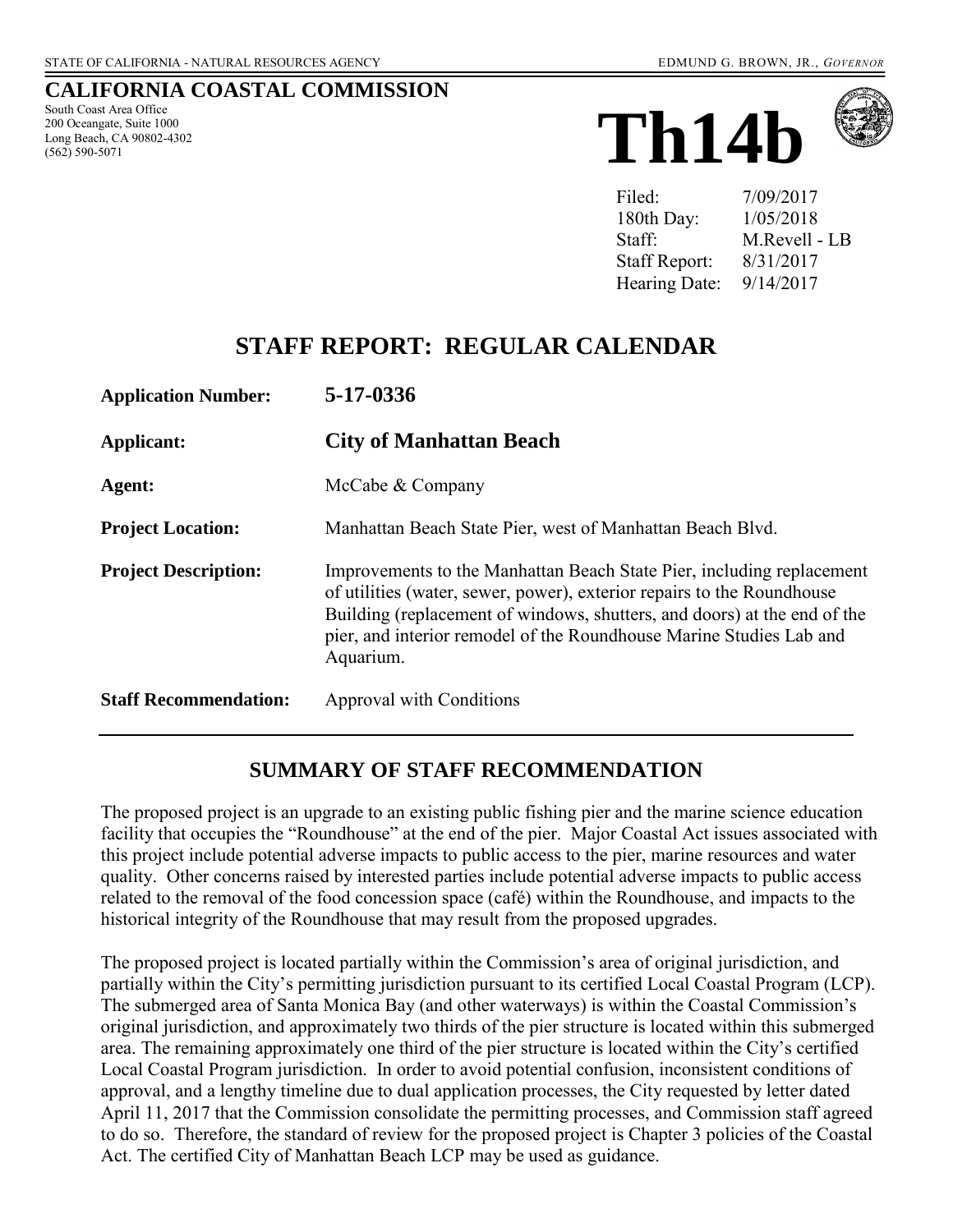The pier is owned by California Department of Parks and Recreation, but managed by the City of Manhattan Beach under an Operating Agreement with the State. The State Parks Department declined the City of Manhattan Beach's invitation to be a co-applicant of this coastal development permit application, and deferred to the City of Manhattan Beach for processing the CDP as the sole applicant **(Exhibit 7).** 

Staff is recommending that the Commission **approve** a coastal development permit for the proposed development with special conditions. The recommended special conditions are: 1) assumption of risk; 2) public access to the shoreline; 3) construction best management practices; 4) a water quality management plan; 5) conformance with the requirements of the resource agencies; and 6) fish cleaning stations.

See Page Four for the Motion to approve the permit application.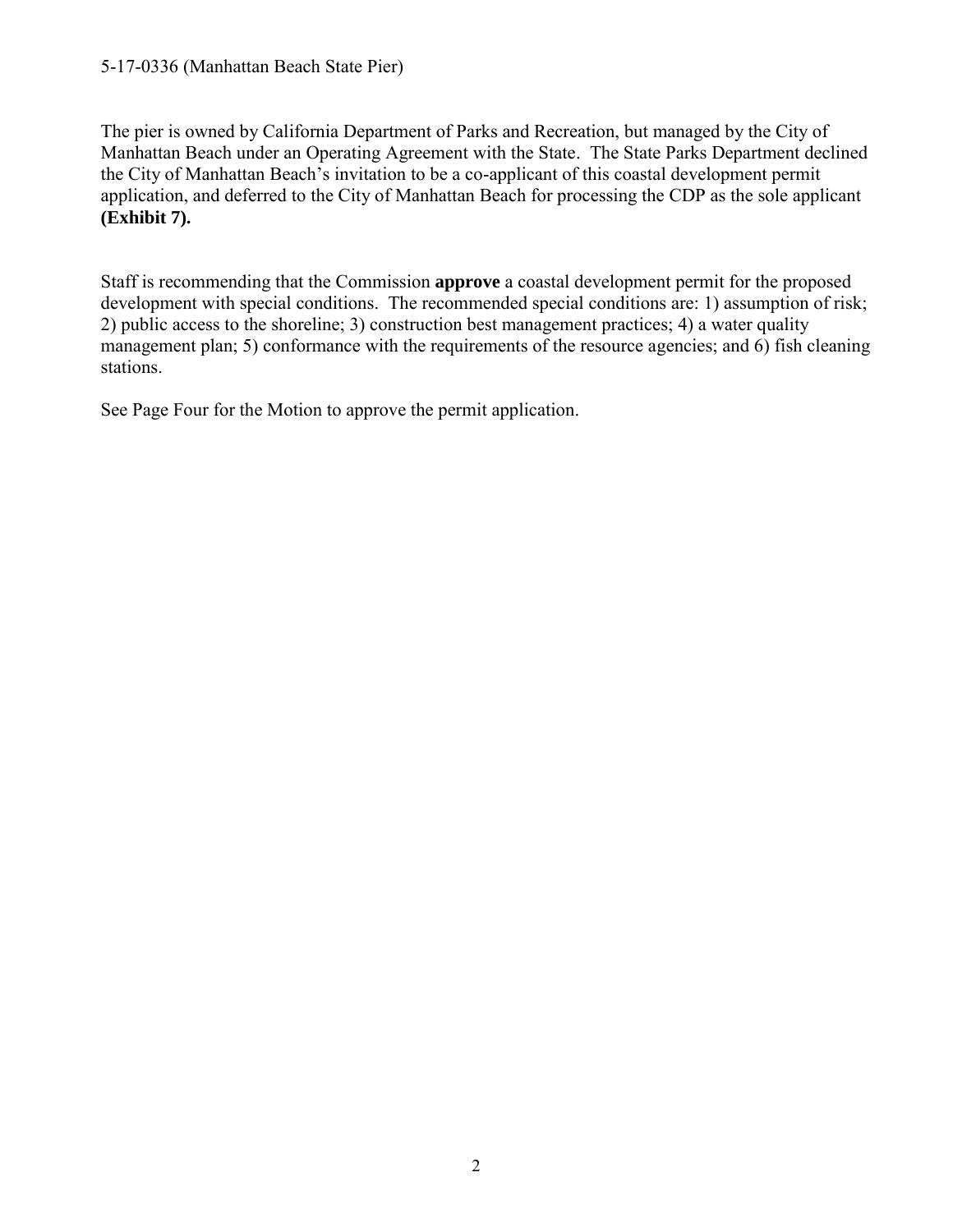# **TABLE OF CONTENTS**

# **EXHIBITS**

Exhibit 1 – Project Location

Exhibit 2 – Site Plans

Exhibit 3 – Historic Impacts Assessment

Exhibit 4 – Letter of Concern, Jan Dennis

Exhibit 5 – City's Response to Letters of Concern

[Exhibit 6 – Letter of Opposition, Bill Victor](https://documents.coastal.ca.gov/reports/2017/9/Th14b/Th14b-9-2017-exhibits.pdf) 

Exhibit 7 – State Parks Letter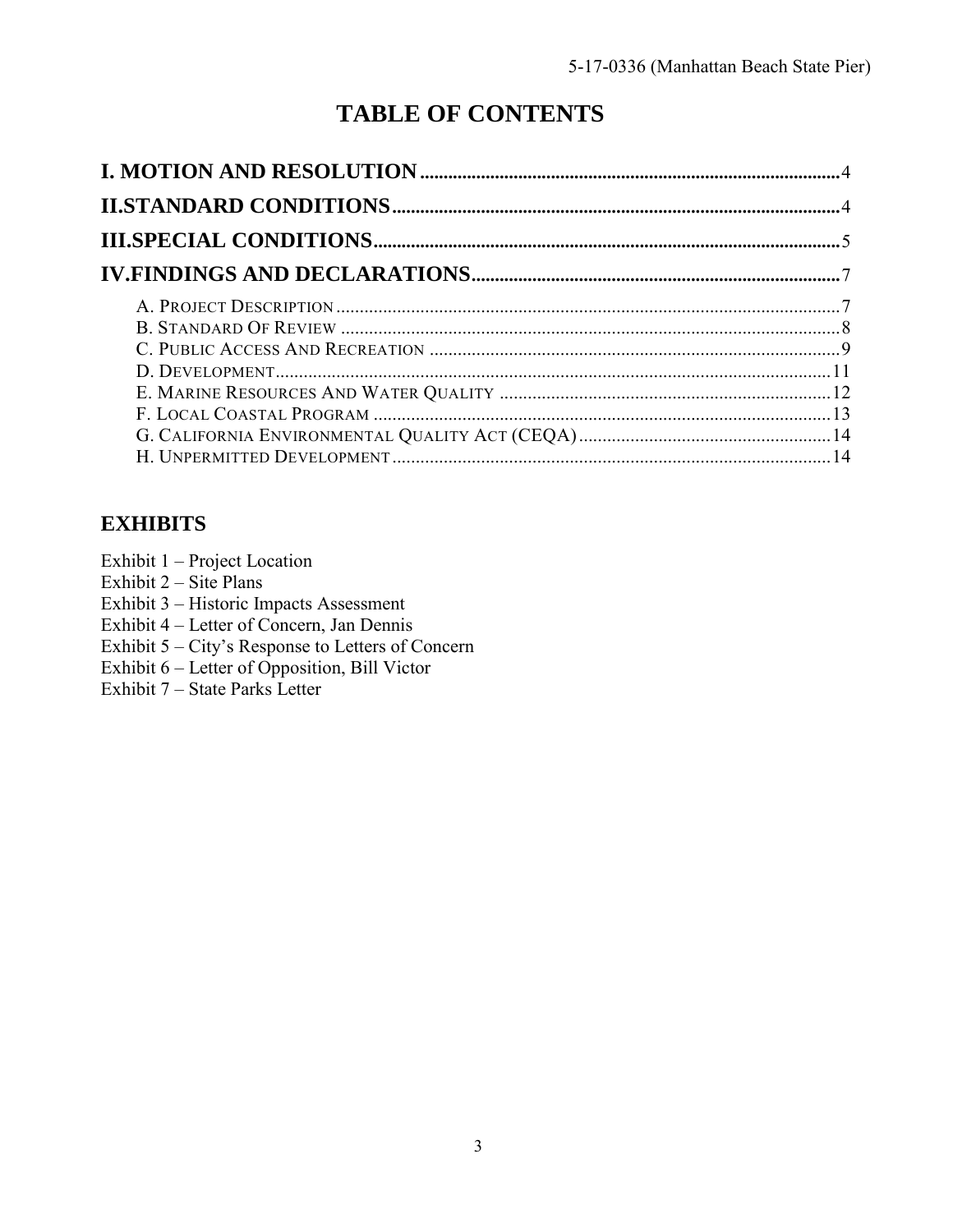# <span id="page-3-0"></span>**I. MOTION AND RESOLUTION**

**Motion:** *"I move that the Commission approve Coastal Development Permit Application No. 5-17-0336 pursuant to the staff recommendations."* 

Staff recommends a **YES** vote. Passage of this motion will result in approval of the permit as conditioned and adoption of the following resolution and findings. The motion passes only by affirmative vote of a majority of the Commissioners present.

### **Resolution:**

*The Commission hereby approves a coastal development permit for the proposed development and adopts the findings set forth below on grounds that the development as conditioned will be in conformity with the policies of Chapter 3 of the Coastal Act. Approval of the permit complies with the California Environmental Quality Act because either 1) feasible mitigation measures and/or alternatives have been incorporated to substantially lessen any significant adverse effects of the development on the environment, or 2) there are no further feasible mitigation measures or alternatives that would substantially lessen any significant adverse impacts of the development on the environment.* 

# <span id="page-3-1"></span>**II. STANDARD CONDITIONS**

This permit is granted subject to the following standard conditions:

- 1. **Notice of Receipt and Acknowledgment.** The permit is not valid and development shall not commence until a copy of the permit, signed by the applicant or authorized agent, acknowledging receipt of the permit and acceptance of the terms and conditions, is returned to the Commission office.
- 2. **Expiration.** If development has not commenced, the permit will expire two years from the date on which the Commission voted on the application. Development shall be pursued in a diligent manner and completed in a reasonable period of time. Application for extension of the permit must be made prior to the expiration date.
- 3. **Interpretation.** Any questions of intent or interpretation of any condition will be resolved by the Executive Director or the Commission.
- 4. **Assignment.** The permit may be assigned to any qualified person, provided assignee files with the Commission an affidavit accepting all terms and conditions of the permit.
- 5. **Terms and Conditions Run with the Land.** These terms and conditions shall be perpetual, and it is the intention of the Commission and the applicant to bind all future owners and possessors of the subject property to the terms and conditions.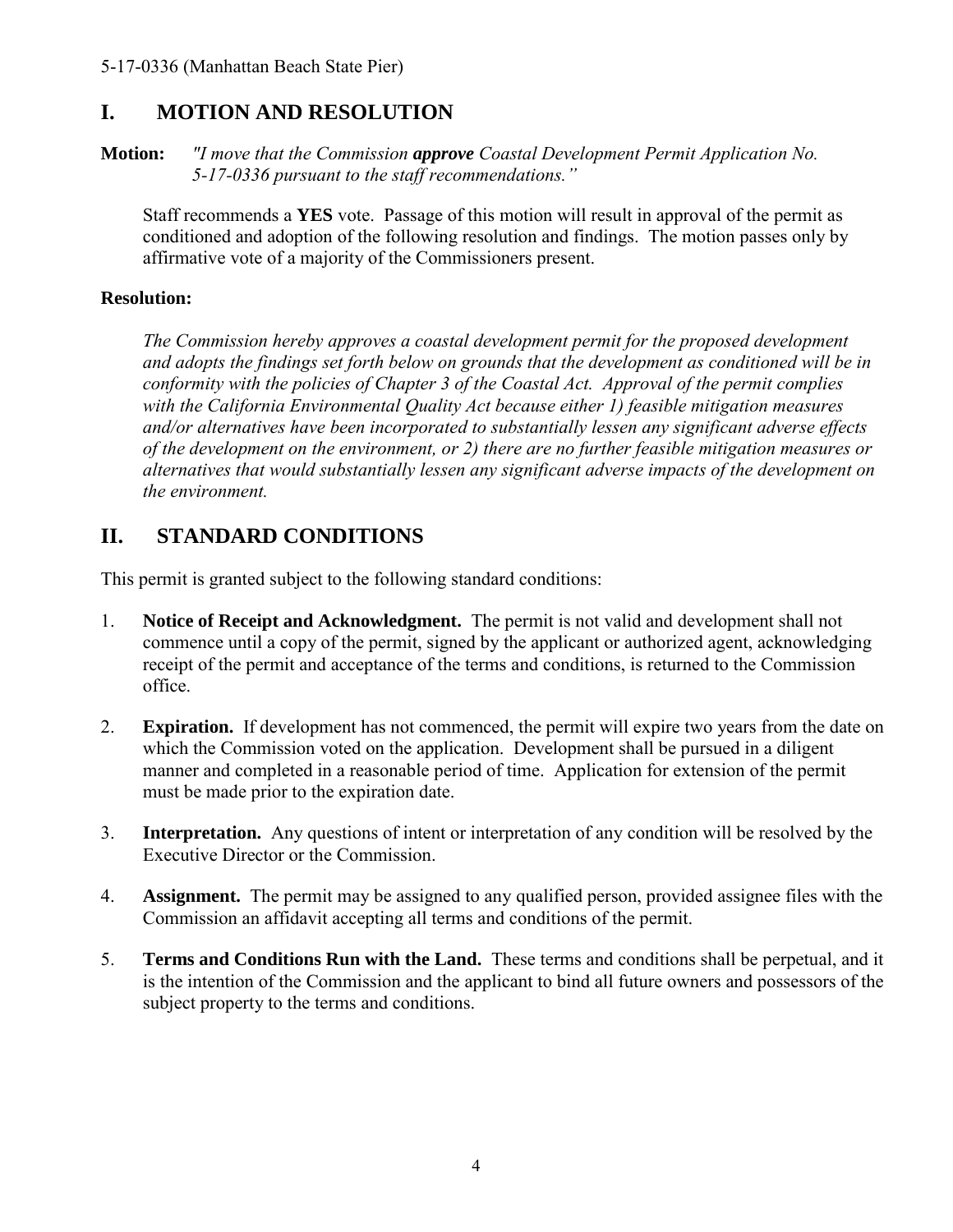# <span id="page-4-0"></span>**III. SPECIAL CONDITIONS**

This permit is granted subject to the following special conditions:

**1. Assumption of Risk, Waiver of Liability and Indemnity Agreement.** By acceptance of this permit, the applicant, on behalf of 1) themselves; 2) their successors and assigns and 3) any other holder of the possessory interest in the development authorized by this permit, acknowledge and agree (i) that the site may be subject to hazards from waves, storm waves, flooding and erosion; (ii) to assume the risks to the applicant and the property that is the subject of this permit of injury and damage from such hazards in connection with this permitted development; (iii) to unconditionally waive any claim of damage or liability against the Commission, its officers, agents, and employees for injury or damage from such hazards; (iv) to indemnify and hold harmless the Commission, its officers, agents, and employees with respect to the Commission's approval of the project against any and all liability, claims, demands, damages, costs (including costs and fees incurred in defense of such claims), expenses, and amounts paid in settlement arising from any injury or damage due to such hazards; and (v) to agree to include a provision in any subsequent sublease or assignment of the development authorized by this permit requiring the sublessee or assignee to submit a written agreement to the Commission, for the review and approval of the Executive Director, incorporating all of the foregoing restrictions identified in (i) through (v).

**2. Timing of Construction**. Pier closures shall be minimized to the extent feasible. Closure of the pier for completion of the approved development is permitted only between January 1 and May 28. Any proposed extension of the period of pier closure shall be submitted to the Executive Director in order to determine if an amendment to this permit is required pursuant to the requirements of the Coastal Act and the California Code of Regulations. The applicant and the development shall not interfere with public access along the shoreline in the project area, except for the temporary disruptions that may occur during the completion of the permitted development.

**3. Construction Responsibilities.** The permittee shall comply with the construction Best Management Practices listed in the permittee's project description received by Commission staff on April 24, 2017, except as modified herein. Construction-related requirements shall include, but shall not be limited to, the following Best Management Practices:

A. No demolition or construction materials, equipment, debris, or waste shall be placed or stored where it may enter sensitive habitat, receiving waters or a storm drain, or be subject to wave, wind, rain, or tidal erosion and dispersion;

B. Any and all debris resulting from construction activities shall be removed from the site within 24 hours of the completion of construction;

C. No machinery or construction materials not essential for project improvements shall be allowed at any time in the intertidal zone;

D. If turbid conditions will be generated during construction, a silt curtain shall be utilized to control turbidity;

E. Floating booms shall be used to contain debris discharged into coastal waters and any debris discharged shall be removed as soon as possible after loss;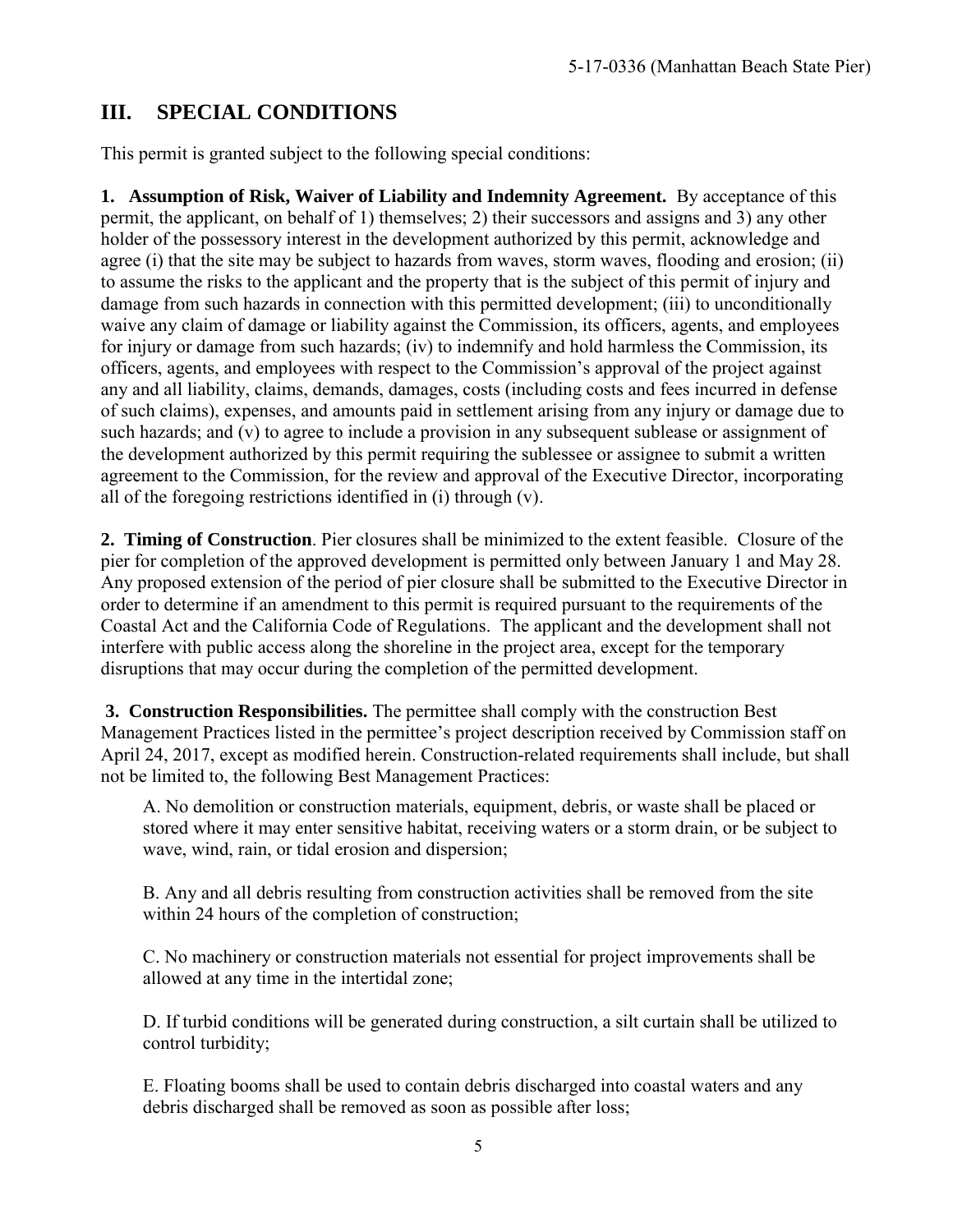F. Non-buoyant debris discharged into coastal waters shall be recovered by divers as soon as possible after loss;

G. Demolition or construction debris and sediment shall be removed from work areas each day that demolition or construction occurs to prevent the accumulation of sediment and other debris that may be discharged into coastal waters;

H. All trash and debris shall be disposed in the proper trash and recycling receptacles at the end of every construction day;

I. The applicant shall provide adequate disposal facilities for solid waste, including excess treated wood or concrete, produced during demolition or construction;

J. Debris shall be disposed of at a legal disposal site or recycled at a recycling facility. If the disposal site is located in the coastal zone, a coastal development permit or an amendment to this permit shall be required before disposal can take place unless the Executive Director determines that no amendment or new permit is legally required;

K. All stock piles and construction materials shall be covered, enclosed on all sides, surrounded by a berm, shall be located as far away as possible from drain inlets and any waterway, and shall not be stored in contact with the soil;

L. Machinery and equipment shall be maintained and washed in confined areas specifically designed to control runoff. Thinners or solvents shall not be discharged into sanitary or storm sewer systems;

M. The discharge of any hazardous materials into any receiving waters shall be prohibited;

N. Spill prevention and control measures shall be implemented to ensure the proper handling and storage of petroleum products and other construction materials. Measures shall include a designated fueling and vehicle maintenance area with appropriate berms and protection to prevent any spillage of gasoline or related petroleum products or contact with runoff. The area shall be located as far away from the receiving waters and storm drain inlets as possible. The applicant and the applicant's contractors shall have adequate equipment to contain and absorb or collect any such spill immediately;

O. Best Management Practices (BMPs) and Good Housekeeping Practices (GHPs) designed to prevent spillage and/or runoff of demolition or construction-related materials, and to contain sediment or contaminants associated with demolition or construction activity, shall be implemented prior to the on-set of such activity; and

P. All construction related BMPs shall remain in place and be maintained in a functional condition throughout the duration of construction activity, and all construction equipment and surplus materials have been removed from the site.

**4. Water Quality Management Plan. PRIOR TO ISSUANCE OF THE COASTAL DEVELOPMENT PERMIT,** the applicant shall submit a Water Quality Management Plan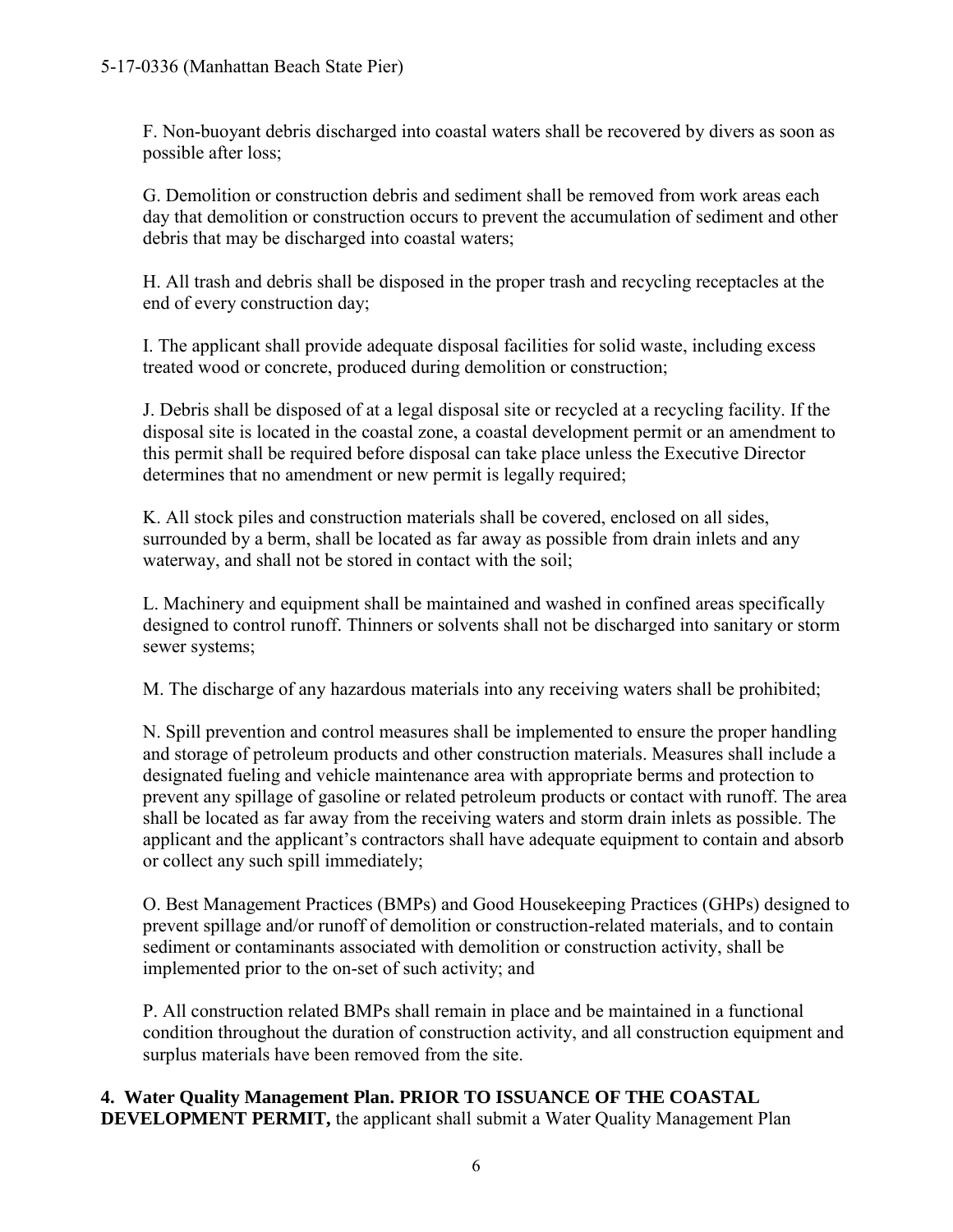(WQMP), which incorporates Best Management Practices (BMPs) including, but are not limited to: 1) all equipment shall be inspected for leaks immediately prior to the start of construction operations, and regularly inspected thereafter until project completion. Vehicles and equipment with leaks shall not enter the project/beach area; 2) trash and other debris generated during demolition, construction and clean-up shall not be disposed of in the ocean, but will be disposed of off-site at an approved waste disposal facility; and 3) secure all materials to prevent discharges to receiving waters via wind.

**5. Conformance with the Requirements of the Resource Agencies.** The permittee shall comply with all permit requirements and mitigation measures of the California Department of Fish and Wildlife, California State Water Quality Control Board, Regional Water Quality Control Boards, U.S. Army Corps of Engineers, and the U.S. Fish and Wildlife Service with respect to preservation and protection of water quality, the marine environment, and sensitive species. Any change in the approved project, which is required by the above-stated agencies, shall be submitted to the Executive Director in order to determine if the proposed change shall require a permit amendment pursuant to the requirements of the Coastal Act and the California Code of Regulations.

**6. Fish-cleaning Stations.** The applicant shall install the two fish-cleaning stations as shown on the final approved project plans by no later than May 28, 2018 and maintain the fish-cleaning stations as proposed.

# <span id="page-6-0"></span>**IV. FINDINGS AND DECLARATIONS**

# <span id="page-6-1"></span>**A. PROJECT DESCRIPTION**

The applicant is proposing to implement maintenance improvements to the Manhattan Beach State Pier, including interior and exterior improvements to the Roundhouse building located at the end of the pier, and upgrades to the aquarium and educational facilities located inside the Roundhouse. No structural modifications to the pier are proposed. No work is proposed below the water line.

The project site is the Manhattan Beach State Pier, which is located at the terminus of Manhattan Beach Boulevard in the City of Manhattan Beach, within the Santa Monica Bay in Los Angeles County. The pier was built in 1920. Traditionally, piers are built on wood pilings and have blacktopped decks, however the Manhattan Beach Pier features steel-reinforced concrete pilings, a concrete deck, and rounded end. The octagonal-shaped Roundhouse was originally constructed at the end of the pier in 1921, and in 1991-1992, the Pier and Roundhouse were rehabilitated with modern materials such as vinyl/plastic-framed windows, which replicated the original design and appearance. However, according to the Historic Impacts Assessment for the Manhattan Beach Roundhouse Project at the Manhattan Beach Pier conducted by LSA, the Roundhouse is now in poor condition due to "atmospheric conditions, roosting pigeons, and vandalism" (**[Exhibit 3](https://documents.coastal.ca.gov/reports/2017/9/Th14b/Th14b-9-2017-exhibits.pdf)**). The pier is owned by California Department of Parks and Recreation, but managed and operated by the City of Manhattan Beach. The State Parks Department has acknowledged the City's application for a coastal development permit and declined to be a co-applicant for the proposed project (**[Exhibit](https://documents.coastal.ca.gov/reports/2017/9/Th14b/Th14b-9-2017-exhibits.pdf) 7**).

The maintenance improvements proposed to the pier include replacing the utilities, including water, sewer, power, and low voltage utility lines. Installation of a macerating pump (a large capacity disposal unit) is also proposed at the end of the Pier to be connected to the sewer line to safely dispose of fish parts at the proposed fish-cleaning stations that will replace the fish-cleaning stations, which consisted of cutting boards and discharge pipes into the ocean, that were removed without the benefit of a coastal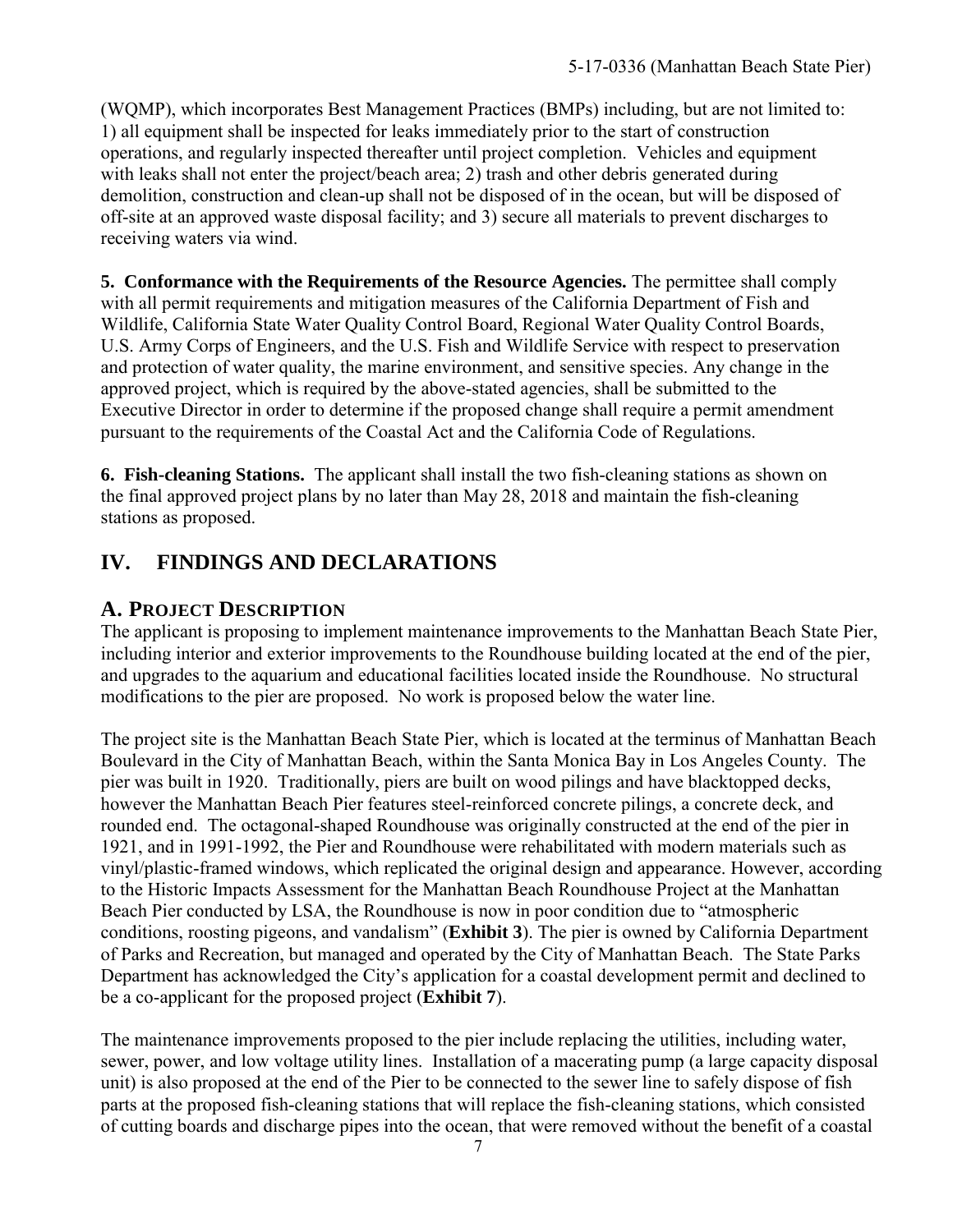development permit in 2014. A life ring cabinet and an emergency call box are also proposed to be installed, the latter of which will provide direct connectivity to local and marine emergency services.

Exterior improvements to the Roundhouse building located at the end of the pier include replacement of windows, shutters, and doors; replacement of the existing cupola with a new weather vane and copper cap; replacement of some damaged barrel mission clay tiles on the roof; repainting of the building with anti-graffiti paint; installation of eyebolts at all building corners; replacement of the copper vent and stucco; replacement of existing gutters and downspouts; installation of a water line along the Pier to connect to the Roundhouse; replacement of existing exposed utility lines; and replacement of fan coil units. Additionally, the existing entrance located on the southern side of the Roundhouse will be relocated to the eastern side of the Roundhouse which faces the pier entrance at the terminus of Manhattan Beach Boulevard. An existing 207 square foot concession space in the Roundhouse will be removed as a part of the proposed Roundhouse renovation.

The interior remodel of the Roundhouse consists of upgrades to the currently deteriorating aquarium facilities, including the specimen tanks and public restrooms. The Roundhouse Marine Studies Lab and Aquarium serves as an Oceanographic Teaching Stations' (a 501(c)3 non-profit) educational facility. Admission is free, and is generally open to the public during the fall, winter and spring Monday through Friday, from 2 pm to 5 pm and Saturday and Sunday from 10 am to sunset. Between Memorial Day and Labor Day, it is open Monday through Friday, 2 pm to 8 pm; and 9 am to 9 pm on weekends. The existing Aquarium is approximately 2,171 square feet.

The existing 207 square foot concession space on the east side of the Roundhouse, which currently serves coffee and ice cream to paying customers, is proposed to be removed as a part of project in order to expand the size of the marine education center. A small scale seawater supply system is also proposed to replace the existing aquarium water supply system. All of the improvements described above will occur over a period of five to six months during the non-peak season of January to May, during which time public access to the pier will be restricted.

### <span id="page-7-0"></span>**B. STANDARD OF REVIEW**

Coastal Act Section 30601.3 provides the Commission with the authority to act upon a consolidated permit for proposed projects that require a coastal development permit from both a local government with a certified local coastal program (LCP) and the Commission. This authority is triggered if the applicant, local government, and Executive Director (or Commission) consent to consolidate the permit. The standard of review for such permits is the Chapter 3 policies of the Coastal Act. The submerged area of Santa Monica Bay (and other waterways) is within the Coastal Commission's original jurisdiction, and approximately two thirds of the pier structure is located within this submerged area. The remaining approximately one third of the pier structure is located within the city's certified Local Coastal Program jurisdiction, which although subject to the appeal of the CCC, is within the City's jurisdiction. In order to avoid potential confusion, inconsistent conditions of approval, and a lengthy timeline due to dual application processes, the City requested by letter dated April 11, 2017 that the Commission consolidate the permitting processes, and Commission staff agreed to do so. Therefore, the standard of review for the proposed project is Chapter 3 policies of the Coastal Act. The certified City of Manhattan Beach LCP may be used as guidance.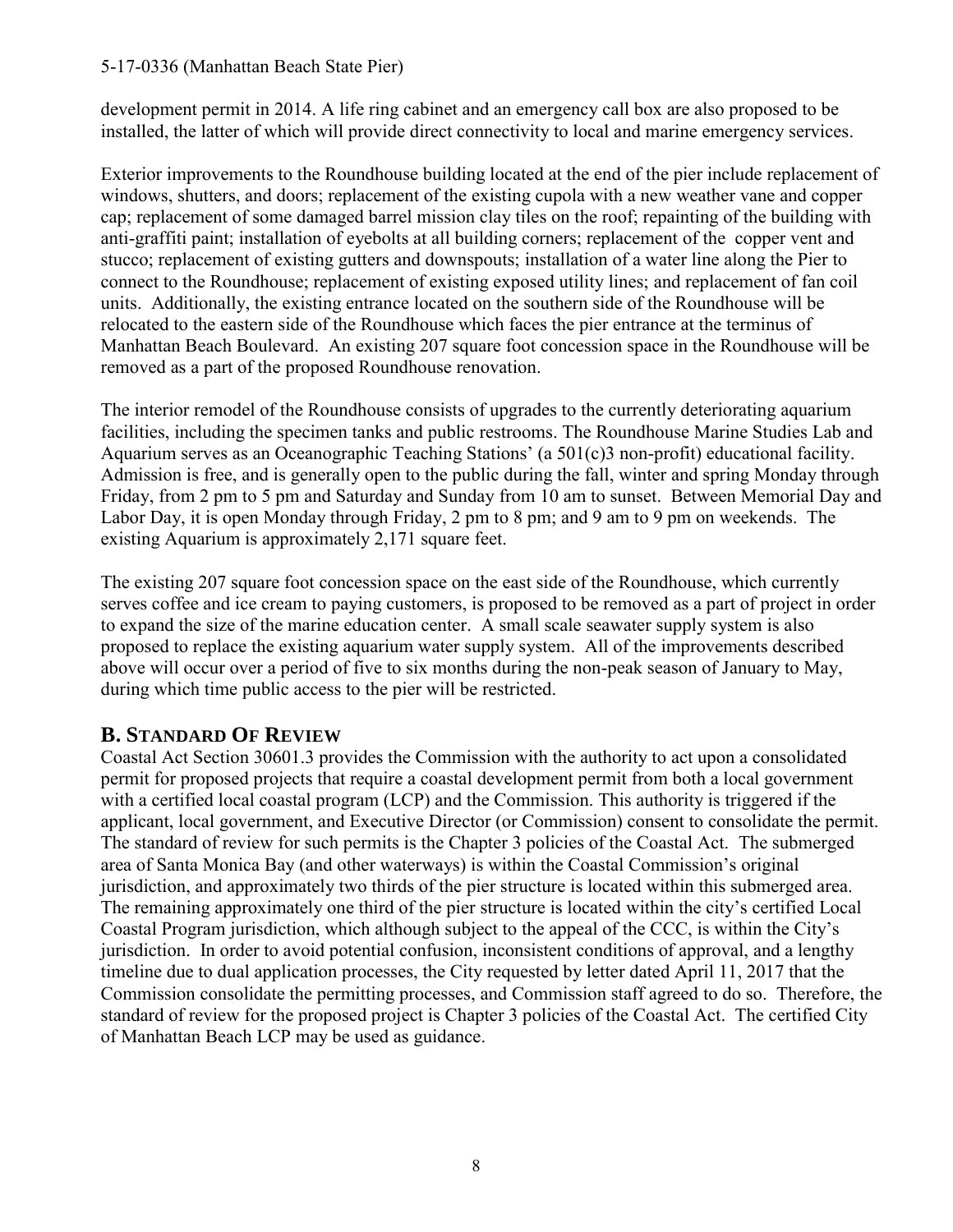### <span id="page-8-0"></span>**C. PUBLIC ACCESS AND RECREATION**

One of the basic goals stated in the Coastal Act and is to *maximize public access* to and along the coast. The public access and recreation policies of the Coastal Act require that maximum access and recreational opportunities shall be provided and that development shall not interfere with such access.

Section 30210 of the Coastal Act states:

*In carrying out the requirement of Section 4 of Article X of the California Constitution, maximum access, which shall be conspicuously posted, and recreational opportunities shall be provided for all the people consistent with public safety needs and the need to protect public rights, rights of private property owners, and natural resource areas from overuse.* 

Section 30211 of the Coastal Act states:

*Development shall not interfere with the public's right of access to the sea where acquired through use or legislative authorization, including, but not limited to, the use of dry sand and rocky coastal beaches to the first line of terrestrial vegetation.* 

Section 30213 of the Coastal Act states:

*Lower cost visitor and recreational facilities shall be protected, encouraged, and, where feasible, provided. Developments providing public recreational opportunities are preferred...* 

Section 30221 of the Coastal Act states:

*Oceanfront land suitable for recreational use shall be protected for recreational use and development unless present and foreseeable future demand for public or commercial recreational activities that could be accommodated on the property is already adequately provided for in the area.* 

The Commission is vested with the authority to assure that it acts in a manner consistent with Section 30210 of the Coastal Act which requires the Commission to carry "out the requirement of Section 4 of Article X of the California Constitution" and provide for maximum access and recreational opportunities for all people.

Section 4 of Article X of the California Constitution provides the following:

*No individual, partnership, or corporation, claiming or possessing the frontage or tidal lands of a harbor, bay, inlet, estuary, or other navigable water in this State, shall be permitted to exclude the right of way to such water whenever it is required for any public purpose, nor to destroy or obstruct the free navigation of such water; and the Legislature shall enact such laws as will give the most liberal construction to this provision, so that access to the navigable waters of this State shall be always attainable for the people thereof.* 

This section merges the common law Public Trust Doctrine with the California Constitution. [See Personal Watercraft Coalition v. Marin County Board of Supervisors (2002) 100 Cal.App.4th 129, 144- 145.] The Legislature, in furthering the goals of Article X Section 4 of the Constitution, enacted Section 30210 of the Coastal Act to ensure the public can always attain access to navigable waters for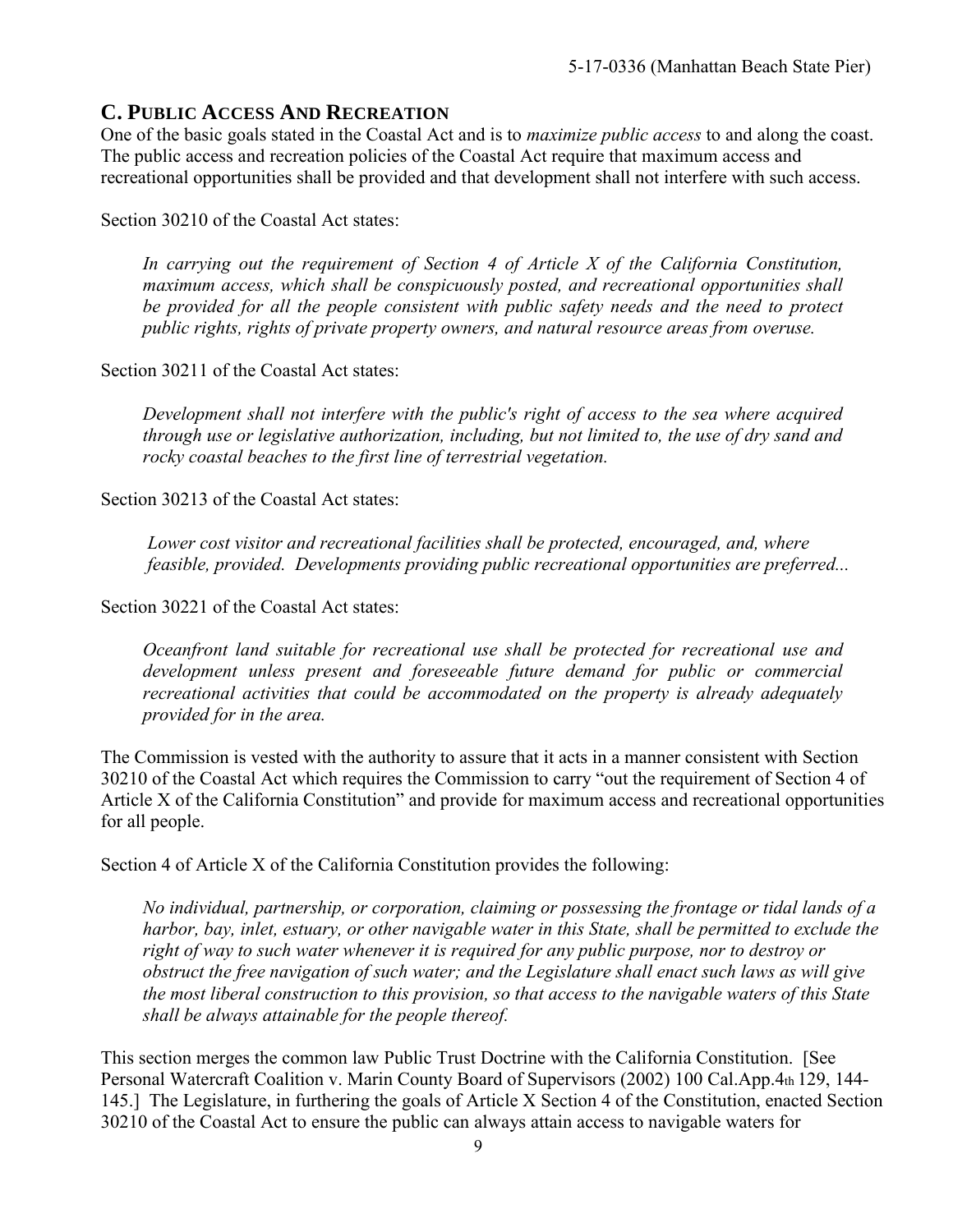recreational purposes. As such, through this legislative mandate, the Commission is charged with the duty of ensuring that proposed development is consistent with Section 30210 of the Coastal Act, and by extension, the Public Trust Doctrine. Therefore, the Commission has the authority to impose requirements to protect public trust uses as a condition of approval for a development if such development would be inconsistent with Section 30210 of the Coastal Act without the imposition of such a condition.

The subject site is located on the Manhattan Beach State Pier, a regional and local coastal recreational visitor destination point, and popular fishing location. The pier is open for public fishing and sightseeing 24 hours a day. Pier parking is available in public parking lots located at the base of the pier.

The project is proposed to occur from January to May 2018, with the construction staging location to be the southern portion of the lower pier parking lot. By having the laydown and staging area located in the lower pier parking lot, portions of the pier can be open to the public during the project. The far west end of the pier and area surrounding the Roundhouse will be closed for the duration of the project construction, but the remaining length of the pier will be closed off in quadrants, leaving an area open to public access as outlined in **[Exhibit 2.](https://documents.coastal.ca.gov/reports/2017/9/Th14b/Th14b-9-2017-exhibits.pdf)** For example, when the northwest quadrant of the pier is closed, the southwest quadrant will only be open for pass-through traffic; however the northeast and southeast quadrants of the pier will be open to the public for fishing and sightseeing. Furthermore, the City will implement public outreach in the form of bilingual signage, social media, newspaper articles and public alert systems to inform pier visitors and fishing enthusiasts to utilize the nearby piers at Hermosa Beach (1.7 miles south along the Strand) and/or the Redondo Beach Pier (3.7 miles south). The letter of opposition submitted by Bill Victor on August 22, 2017 also generally contends that fishermen will not be able to access the pier for fishing, and the project is therefore inconsistent with the Chapter 3 policies of the Coastal Act **([Exhibit 7\)](https://documents.coastal.ca.gov/reports/2017/9/Th14b/Th14b-9-2017-exhibits.pdf)**. However, the schedule for public access to the pier and fishing access plan submitted by the City, along with **Special Condition 2**, will provide continuous and adequate public access and thus ensure that the proposed development conforms to the public access and recreation policies of the Coastal Act. In addition, the project's purpose is to repair and improve the public pier, thereby allowing continued and improved public use of the area in furtherance of the Coastal Act's mandate for maximum public access.

In addition, Mr. Victor's August 22, 2017 and August 28, 2017 letters also generally assert that the removal of the food concession space (café) is inconsistent with the public access policies of Chapter 3 of the Coastal Act because the location of the café is unique and provides the public with a special opportunity to enjoy a beverage on the pier while enjoying the coastal views, breeze, and ambiance. According to the City, the expansion and aquarium improvements require more space than what the aquarium currently had available, which necessitated expansion into the current concessions space. The City, Oceanographic Teaching Stations, and the aquarium operator have determined that the entire interior of the Roundhouse building space was needed for the proposed reconfigured aquarium, support systems and facilities. The Roundhouse also provides the public with restrooms. Additionally, the aquarium, which charges no admission for entry and educates thousands of students and visitors each year, provides a unique amenity to the public by way of experiencing local sea life up close and personal.

In regards to the removal of the concession, the City contends that frequent turnover in vendors using the concession space makes it difficult to keep the space as a viable food and beverage resource location. In addition, the City points out that while there is ample food and beverage access closer to the head of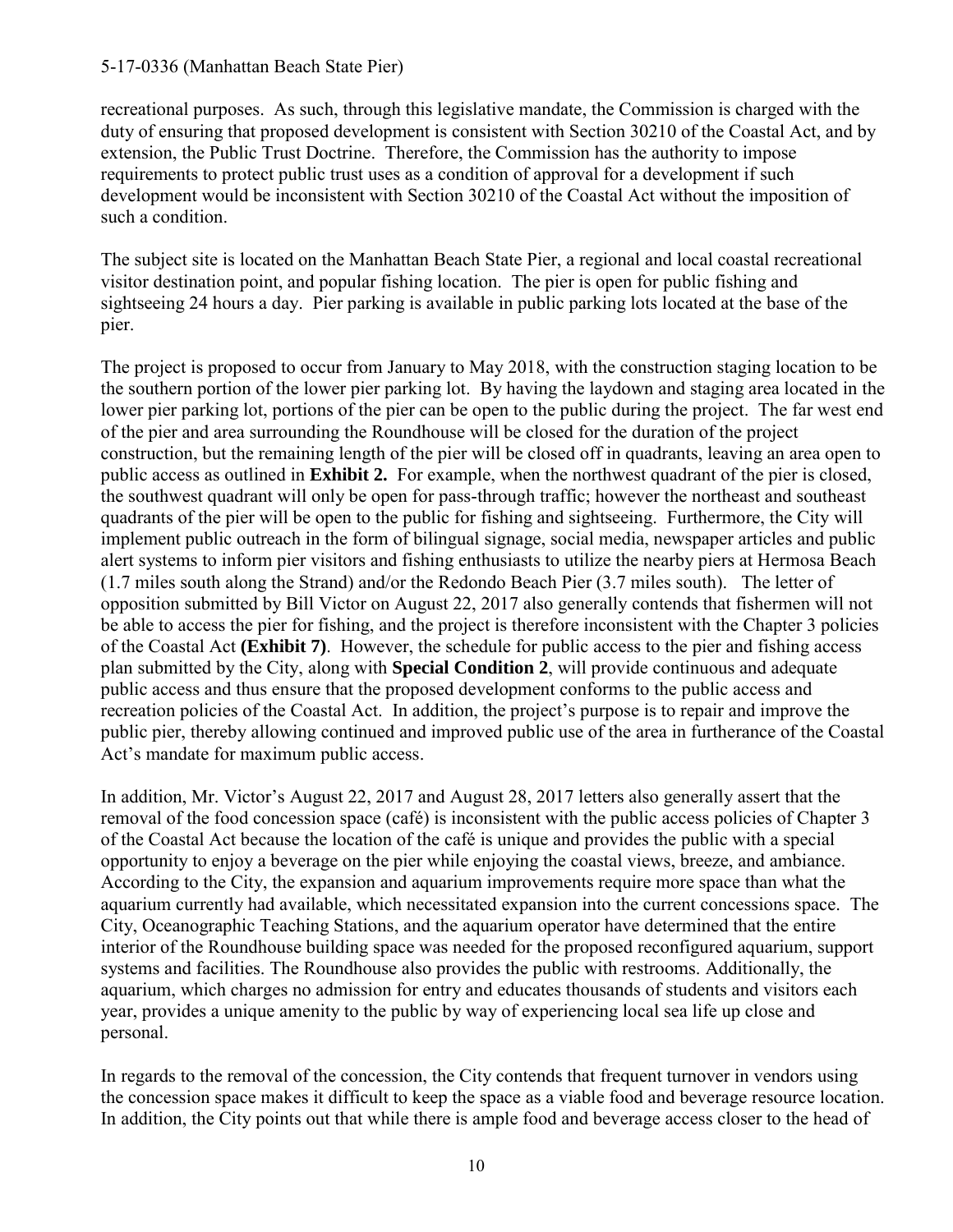the pier, the City is exploring the opportunity to bring in a mobile vendor to meet visitor needs for hydration at the end of the pier. For the forgoing reasons, as proposed and as conditioned, the project conforms to Sections 30210 through 30214, Sections 30220 through 30224, and 30252 of the Coastal Act.

### <span id="page-10-0"></span>**D. DEVELOPMENT**

The Manhattan Beach State Pier, including the Roundhouse Marine Studies Lab and Aquarium, is a very popular coastal visitor destination on California's coast. It maintains statewide significance as the "oldest standing steel reinforced concrete pier on the Pacific Coast that remains in its original design, structure, and environment" **([Exhibit 3\).](https://documents.coastal.ca.gov/reports/2017/9/Th14b/Th14b-9-2017-exhibits.pdf)** In 1995, the Pier was designated California Registered Historical Landmark Number 1018.

Section 30253 of the Coastal Act states, in part:

*New development shall…*

*e) where appropriate, protect special communities and neighborhoods that, because of their unique characteristics, are popular visitor destination points for recreational uses.*

Through the subject application, the City of Manhattan Beach is proposing maintenance improvements to the pier (replacement of utilities) which will not change the structural integrity or historic character of the pier itself. Additionally, aside from the proposed relocation of the front entrance, the work proposed to the Roundhouse consists of like-for-like replacement of damaged roof tiles, windows, and doors that must be repaired due to deteriorating conditions, and are intended to mimic the existing architectural character and design of the building and would serve to and preserve the overall design of the Roundhouse.

According to the historic impacts report submitted by the City entitled *Historic Impacts Assessment for the Manhattan Beach Roundhouse Project at the Manhattan Beach Pier, in Manhattan Beach, California (LSA Project No. AND1602)* dated April 17, 2017, although the Roundhouse is technically a modern building because it was completely reconstructed in 1992 with modern materials (i.e. vinyl/plastic-framed windows which replicated the original design and appearance) and has completely lost its integrity of materials, workmanship and design, it is still historic because its overall features and design have been preserved. The historic impacts report concluded that the proposed project is in compliance with the Secretary of the Interior's Standards (SOIS) for the Treatment of Historic Properties because the project does not propose any significant changes, additions, or exterior alterations to the design of the Roundhouse.

On July 12, 2017, the South Coast District Office received a letter of concern from Jan Dennis, a Manhattan Beach Historian, regarding the proposed relocation of the front entrance of the Roundhouse. The letter generally expresses concern that the relocation of the front entrance from the south side of the structure to the east side of the structure would change the iconic three arches that are located on the eastern portion of the Roundhouse **[\(Exhibit 4\)](https://documents.coastal.ca.gov/reports/2017/9/Th14b/Th14b-9-2017-exhibits.pdf)**. However, as addressed in the City's response to that letter **[\(Exhibit 5\)](https://documents.coastal.ca.gov/reports/2017/9/Th14b/Th14b-9-2017-exhibits.pdf)**, there will be no structural changes to the three arches, with the exception that the window located in the center archway will be replaced by a door that will function as the front entrance.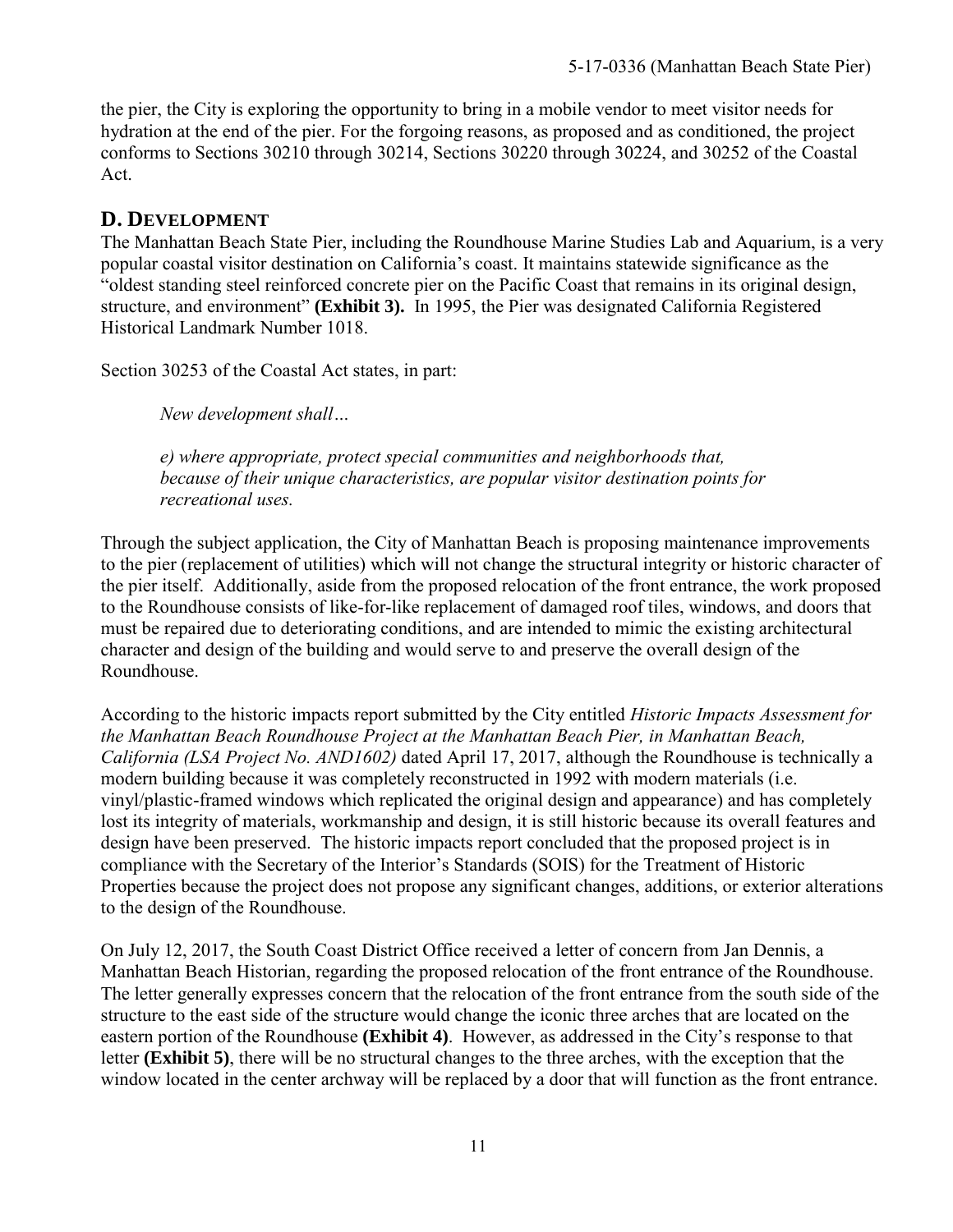On August 22, 2017 and August 28, 2017, the South Coast District Office received letters of opposition to the project from William Victor. In addition to other concerns discussed in further detail below, Mr. Victor expressed that the application should be rejected because the proposed project requires the elimination of the food concession space (café) and the change of the location of the entrance to the Roundhouse because it is not consistent with the Secretary of the Interior's Standards for the Treatment of Historic Properties (**[Exhibit 6\)](https://documents.coastal.ca.gov/reports/2017/9/Th14b/Th14b-9-2017-exhibits.pdf)**. However, the impacts analyses conducted by LSA concluded that the relocation of the front entrance and removal of the food concession does not impact the historical significance of the Roundhouse since the iconic arches will remain. Commission staff agrees with this conclusion. The proposed project, as conditioned, is consistent with Section 30253 of the Coastal Act.

### <span id="page-11-0"></span>**E. MARINE RESOURCES AND WATER QUALITY**

The Coastal Act contains policies that address development in or near coastal waters. The proposed project includes development in the coastal waters of Santa Monica Bay. The following Coastal Act policies require the protection of water quality and biological productivity, and require that any adverse impacts to marine resources be avoided or adequately mitigated.

The standard of review for development proposed in coastal waters is the Chapter 3 policies of the Coastal Act, including the following marine resource policies. Sections 30230 and 30231 of the Coastal Act require the protection of biological productivity and marine resources.

Section 30230 of the Coastal Act states:

*Marine resources shall be maintained, enhanced, and where feasible, restored. Special protection shall be given to areas and species of special biological or economic significance. Uses of the marine environment shall be carried out in a manner that will sustain the biological productivity of coastal waters and that will maintain healthy populations of all species of marine organisms adequate for long-term commercial, recreational, scientific, and educational purposes.* 

#### Section 30231 of the Coastal Act states:

*The biological productivity and the quality of coastal waters, streams, wetlands, estuaries, and*  lakes appropriate to maintain optimum populations of marine organisms and for the protection of *human health shall be maintained and, where feasible, restored through, among other means, minimizing adverse effects of waste water discharges and entrainment, controlling runoff, preventing depletion of ground water supplies and substantial interference with surface water flow, encouraging waste water reclamation, maintaining natural vegetation buffer areas that protect riparian habitats, and minimizing alteration of natural streams.* 

Sections 30230 and 30231 of the Coastal Act require the protection of water quality and biological resources. The proposed project will be occurring in coastal waters and along the shoreline of a developed area (City of Manhattan Beach) that is heavily used by the public. The shoreline at the project site is a sandy beach. Since the proposed project does not include any new fill or bottom disturbance, no eelgrass beds or bottom habitat will be disturbed. However, due to the project's location it is necessary to ensure that construction activities will be carried out in a manner that will not adversely affect recreation, water quality or marine resources. In addition, Section 30231 requires the proposed project to minimize adverse effects of entrainment.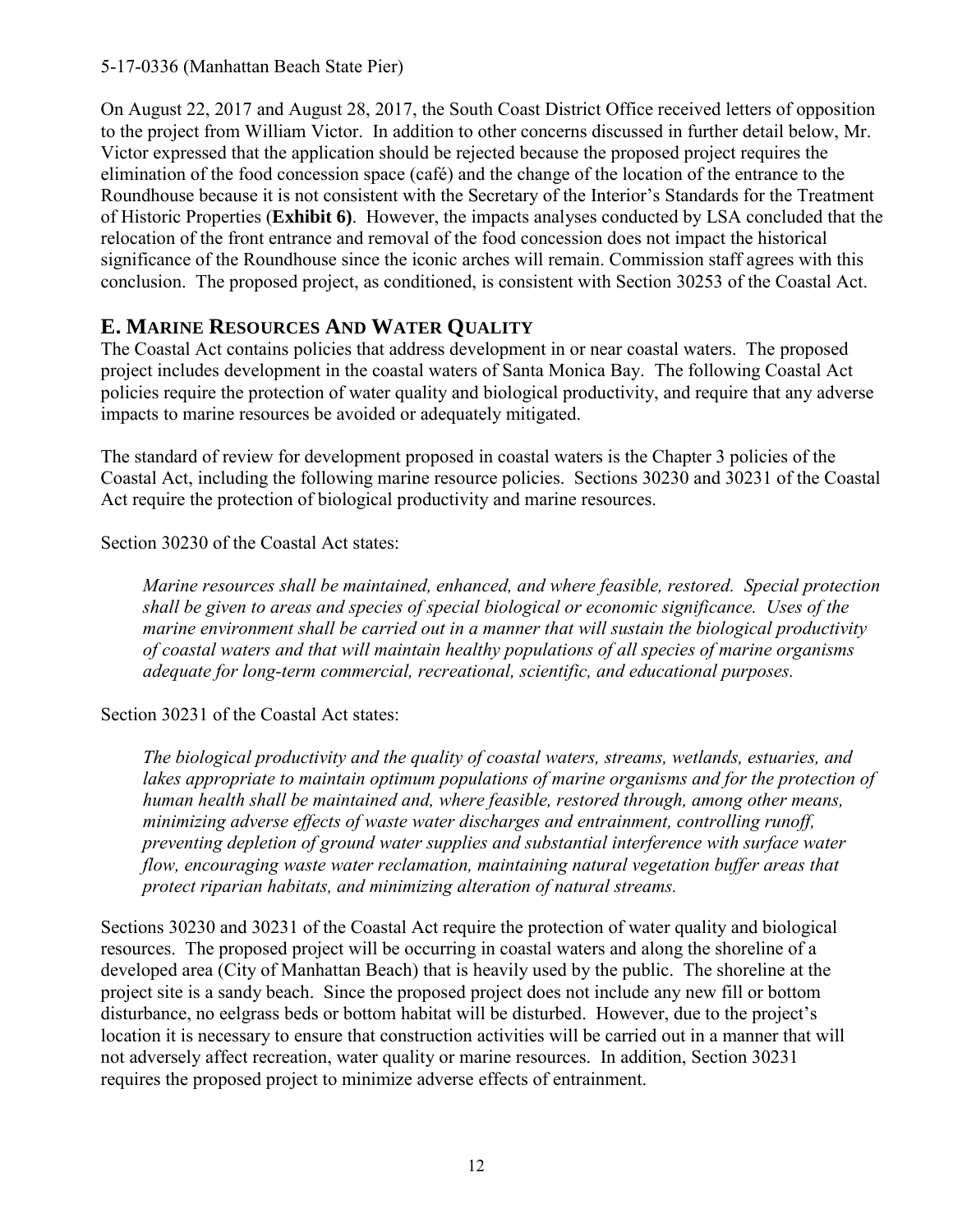The proposed project includes a new seawater intake system to provide water for the aquarium tanks in the Roundhouse Marine Studies Lab and Aquarium. The proposed seawater intake system would pump up to 10 gallons per minute, for up to three hours per week, resulting in a maximum flow rate of about 0.038 cubic meters per second during high tides. The proposed seawater intake system is designed to minimize entrainment, by enclosing the seawater intake (the pump) with a fine wire mesh screen enclosure with 1.0 millimeter-wide openings. This will prevent any organism larger than 1 mm from getting into the system. Upon withdrawal, the seawater would be filtered within the facility, and any eggs or larvae entrained would be removed from the system.

Entrainment is the term used when tiny organisms (small fish and plankton such as fish and shellfish eggs and larvae) in seawater get sucked into a pump or a seawater intake like the proposed project. Entrainment typically results in the destruction of the organisms. In this case, any organism sucked into the proposed intake system would be killed by the water filter and treatment process. The applicant's estimated anticipated entrainment impacts are approximately 59-264 fish larvae and 18-48 shellfish larvae per year [Entrainment and Essential Fish Habitat Assessment, by MBC Applied Environmental Sciences, April 2, 2017]. No threatened or endangered fish or invertebrate species would be affected by the proposed intake.

The proposed design will also include a pumping rate that ensures through-screen water velocities that are at or below 0.5 feet per second (fps). This is the rate considered by both the U.S. EPA and California State Water Resources Control Board as resulting in *de minimis* levels of impingement. Impingement occurs when marine organisms larger than the mesh screen openings are pulled onto the screen and are injured or killed. With the proposed design, the proposed project's effects on marine habitats and communities resulting from entrainment and impingement have been minimized as required and are expected to be minimal and of short duration. As conditioned, the proposed project complies with Sections 30230 and 30231 of the Coastal Act.

The potential adverse impacts to water quality and marine resources also include discharges of contaminated runoff and sedimentation during construction activities associated with the proposed project. In order to prevent adverse impacts to marine waters from construction activities, the Commission is imposing **Special Condition 3 and 4** which require that specific mitigation measures be implemented (e.g., erosion control, equipment storage) in order to ensure that water quality, biological productivity and marine resources are protected as required by Sections 30230 and 30231 of the Coastal Act.

### <span id="page-12-0"></span>**F. LOCAL COASTAL PROGRAM**

The City of Manhattan Beach LCP was effectively certified on May 12, 1995. The certified LCP sets for the the following policy regarding the pier and Roundhouse:

*POLICY I.A.7: The City will promote the public awareness of the Marine environment such as through the Oceanographic Teaching Stations, Inc. presently located in the Roundhouse on the pier.* 

This consolidated coastal development permit, as conditioned, will carry out this policy by ensuring that the aquarium can continue to operate in the Roundhouse. The project is consistent with surrounding development and the certified LCP for the area.